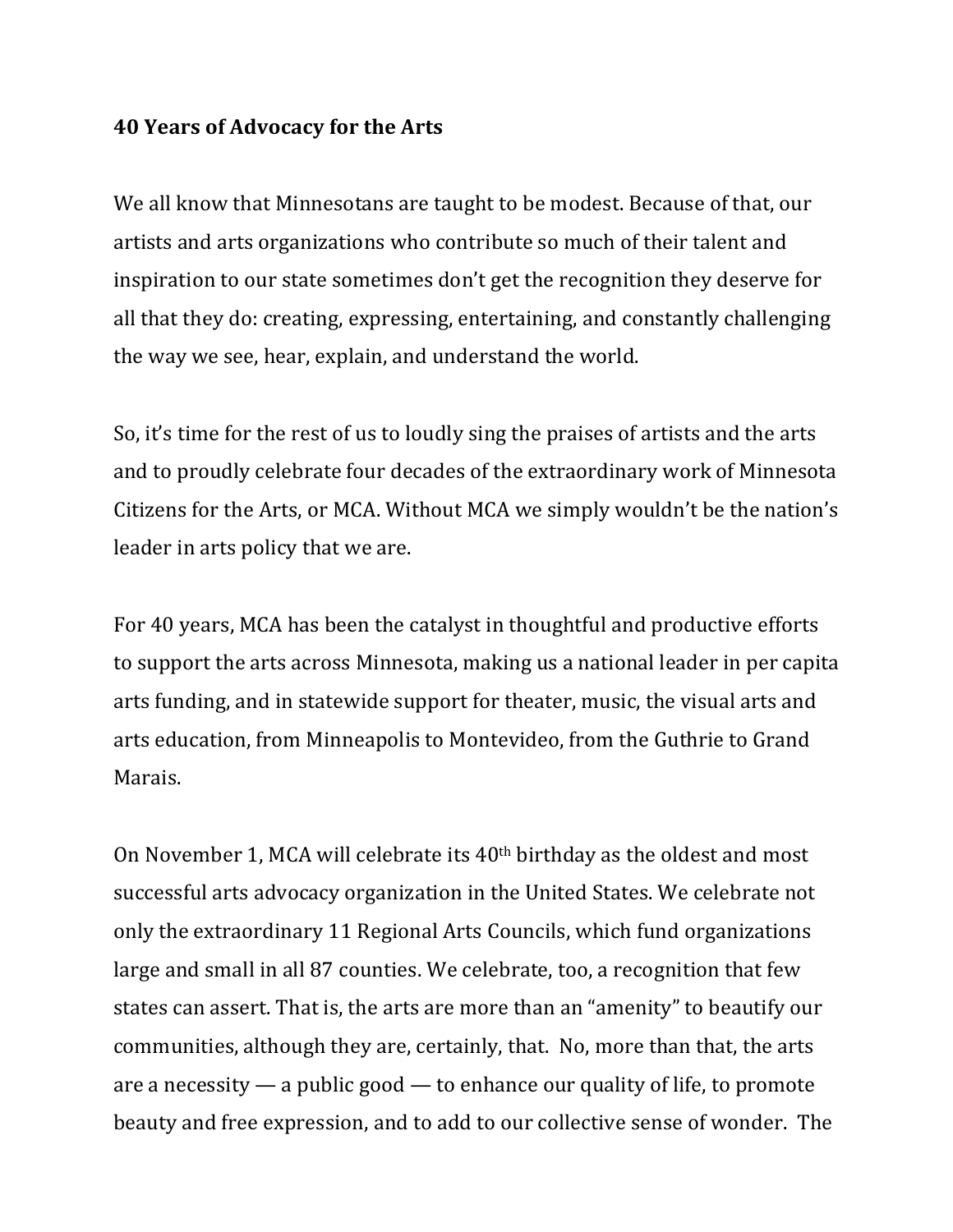arts also increase student SAT scores and keep some kids in school who would otherwise drop out.

We also celebrate the power of the artist and arts organizations. With MCA as a guide, thousands of artists and their supporters have strategically looked beyond their own walls to understand that by banding together with other and diverse groups they could be a powerful political force for change, and for the benefit of our state and all of its citizens.

With MCA's advocacy, the partnership between the Minnesota State Arts Board and Regional Arts Councils feeds resources to all levels of the arts ecosystem . . . from the largest, world-class arts organizations that give our state an international reputation and give hundreds of thousands of people their access to the arts ... to the mid-sized and small organizations creating artistic innovation and enlivening Main Streets everywhere ... to the individual artists who make it all happen and create the art in the first place. All this, in turn, results in access to the arts for all Minnesotans no matter where they live or what their circumstances.

The nonprofit arts provide more than \$1 billion in annual economic impact to Minnesota. With more than 42,000 artists, Minnesota is a hub of artistic energy in the Midwest. Minnesota has one and a half times the number of arts businesses per capita than all of our surrounding states, on par with California and New York. MCA's work has fostered that density of artistic activity.

And, of course, MCA was a lead member in the remarkable coalition of hunters and anglers, and conservation, clean water, and parks and trails advocates